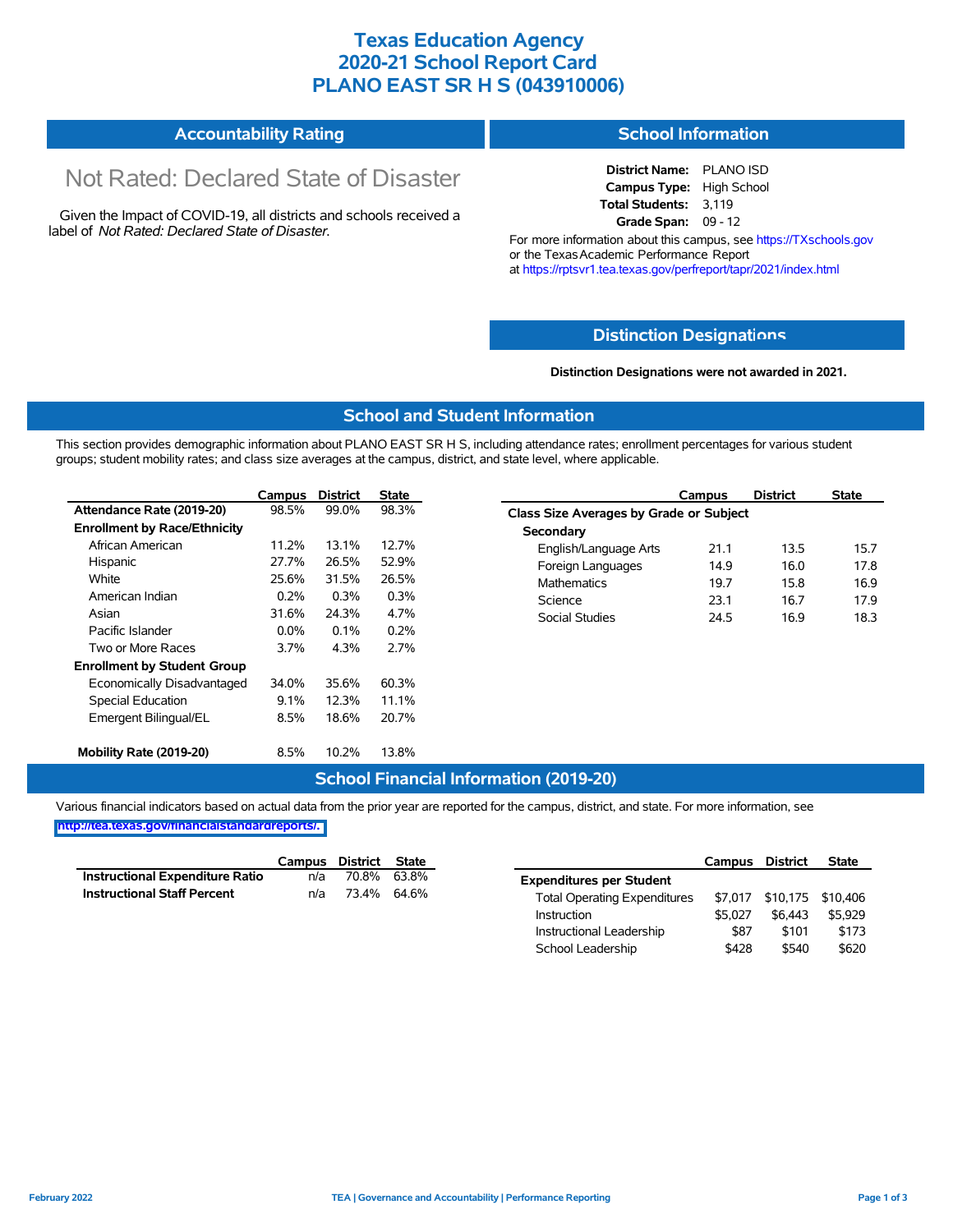## **Texas Education Agency 2020-21 School Report Card**

### **STAAR Outcomes**

This section provides STAAR performance and outcomes. **Please note that due to the cancellation of spring 2020 STAAR administration due to the COVID-19 pandemic, 2019 results are shown.**

|                                                                                |      |              |      |      |                                         |      |      |                          |       |                          | Two                          |               |
|--------------------------------------------------------------------------------|------|--------------|------|------|-----------------------------------------|------|------|--------------------------|-------|--------------------------|------------------------------|---------------|
|                                                                                |      |              |      |      | African                                 |      |      | American                 |       | <b>Pacific</b>           | or<br><b>More</b>            | Econ          |
|                                                                                |      | <b>State</b> |      |      | District Campus American Hispanic White |      |      | Indian                   | Asian | <b>Islander</b>          | Races                        | <b>Disadv</b> |
| STAAR Performance Rates at Approaches Grade Level or Above (All Grades Tested) |      |              |      |      |                                         |      |      |                          |       |                          |                              |               |
| All Subjects                                                                   | 2021 | 67%          | 78%  | 90%  | 81%                                     | 72%  | 95%  | 100%                     | 99%   | $\overline{a}$           | 99%                          | 73%           |
|                                                                                | 2019 | 78%          | 86%  | 83%  | 71%                                     | 68%  | 91%  | $\ast$                   | 96%   | $\ast$                   | 100%                         | 66%           |
| ELA/Reading                                                                    | 2021 | 68%          | 78%  | 81%  | 54%                                     | 40%  | 90%  | $\ast$                   | 99%   | $\overline{\phantom{a}}$ | 93%                          | 44%           |
|                                                                                | 2019 | 75%          | 85%  | 66%  | 30%                                     | 40%  | 77%  | $\overline{a}$           | 92%   | $\ast$                   | 100%                         | 35%           |
| Mathematics                                                                    | 2021 | 66%          | 77%  | 96%  | 89%                                     | 86%  | 97%  | $\ast$                   | 99%   | $\overline{\phantom{a}}$ | 100%                         | 86%           |
|                                                                                | 2019 | 82%          | 88%  | 53%  | 29%                                     | 50%  | 56%  | $\overline{\phantom{a}}$ | 86%   | $\overline{\phantom{a}}$ | $\blacksquare$               | 50%           |
| Science                                                                        | 2021 | 71%          | 80%  | 88%  | 75%                                     | 41%  | 85%  | L,                       | 99%   |                          | 100%                         | 51%           |
|                                                                                | 2019 | 81%          | 87%  | 90%  | 77%                                     | 63%  | 97%  | $\overline{a}$           | 98%   | $\overline{\phantom{a}}$ | 100%                         | 64%           |
| <b>Social Studies</b>                                                          | 2021 | 73%          | 81%  | 91%  | 87%                                     | 81%  | 96%  | $\ast$                   | 98%   | $\overline{\phantom{a}}$ | 100%                         | 81%           |
|                                                                                | 2019 | 81%          | 89%  | 93%  | 93%                                     | 86%  | 96%  | *                        | 99%   | $\overline{\phantom{a}}$ | 100%                         | 86%           |
| STAAR Performance Rates at Meets Grade Level or Above (All Grades Tested)      |      |              |      |      |                                         |      |      |                          |       |                          |                              |               |
| All Subjects                                                                   | 2021 | 41%          | 56%  | 81%  | 67%                                     | 52%  | 89%  | 83%                      | 96%   | $\overline{\phantom{a}}$ | 92%                          | 55%           |
|                                                                                | 2019 | 50%          | 65%  | 72%  | 56%                                     | 46%  | 84%  | $\ast$                   | 92%   | $\ast$                   | 100%                         | 46%           |
| ELA/Reading                                                                    | 2021 | 45%          | 59%  | 76%  | 46%                                     | 28%  | 83%  | $\ast$                   | 98%   | $\overline{\phantom{a}}$ | 86%                          | 31%           |
|                                                                                | 2019 | 48%          | 65%  | 56%  | 18%                                     | 20%  | 66%  | $\overline{a}$           | 90%   | $\ast$                   | 100%                         | 19%           |
| <b>Mathematics</b>                                                             | 2021 | 37%          | 53%  | 88%  | 70%                                     | 66%  | 90%  | $\ast$                   | 96%   | $\overline{\phantom{a}}$ | 96%                          | 70%           |
|                                                                                | 2019 | 52%          | 66%  | 22%  | 14%                                     | 9%   | 33%  | $\overline{a}$           | 57%   | $\overline{\phantom{a}}$ | $\frac{1}{2}$                | 13%           |
| Science                                                                        | 2021 | 44%          | 57%  | 83%  | 63%                                     | 24%  | 85%  | $\overline{a}$           | 96%   | $\overline{\phantom{a}}$ | 100%                         | 38%           |
|                                                                                | 2019 | 54%          | 66%  | 80%  | 46%                                     | 30%  | 88%  | $\overline{a}$           | 97%   | $\overline{a}$           | 100%                         | 27%           |
| <b>Social Studies</b>                                                          | 2021 | 49%          | 64%  | 80%  | 72%                                     | 59%  | 90%  | $\ast$                   | 93%   | $\overline{a}$           | 91%                          | 61%           |
|                                                                                | 2019 | 55%          | 72%  | 82%  | 78%                                     | 66%  | 90%  | $\ast$                   | 94%   | $\overline{a}$           | 100%                         | 66%           |
| STAAR Performance Rates at Masters Grade Level (All Grades Tested)             |      |              |      |      |                                         |      |      |                          |       |                          |                              |               |
| All Subjects                                                                   | 2021 | 18%          | 31%  | 51%  | 31%                                     | 23%  | 54%  | 33%                      | 69%   | $\blacksquare$           | 56%                          | 26%           |
|                                                                                | 2019 | 24%          | 39%  | 52%  | 32%                                     | 25%  | 66%  | $\ast$                   | 73%   | $\ast$                   | 80%                          | 25%           |
| ELA/Reading                                                                    | 2021 | 18%          | 29%  | 44%  | 26%                                     | 7%   | 41%  | $\ast$                   | 64%   | $\overline{a}$           | 43%                          | 13%           |
|                                                                                | 2019 | 21%          | 36%  | 34%  | 13%                                     | 5%   | 38%  | $\overline{\phantom{a}}$ | 60%   | $\ast$                   | 75%                          | 4%            |
| <b>Mathematics</b>                                                             | 2021 | 18%          | 31%  | 39%  | 14%                                     | 10%  | 25%  | $\ast$                   | 64%   | $\overline{\phantom{a}}$ | 30%                          | 17%           |
|                                                                                | 2019 | 26%          | 43%  | 13%  | 14%                                     | 5%   | 11%  | $\overline{\phantom{a}}$ | 43%   | $\blacksquare$           | $\overline{\phantom{a}}$     | $0\%$         |
| Science                                                                        | 2021 | 20%          | 31%  | 61%  | 25%                                     | 10%  | 63%  | $\overline{a}$           | 73%   | $\overline{a}$           | 83%                          | 21%           |
|                                                                                | 2019 | 25%          | 37%  | 70%  | 38%                                     | 25%  | 82%  | $\overline{\phantom{a}}$ | 85%   | L,                       | 100%                         | 18%           |
| Social Studies                                                                 | 2021 | 29%          | 43%  | 57%  | 37%                                     | 32%  | 73%  | $\ast$                   | 75%   | $\overline{a}$           | 69%                          | 33%           |
|                                                                                | 2019 | 33%          | 51%  | 61%  | 41%                                     | 38%  | 74%  | $\ast$                   | 81%   | $\overline{a}$           | 77%                          | 39%           |
| <b>STAAR Assessment Participation (All Grades Tested)</b>                      |      |              |      |      |                                         |      |      |                          |       |                          |                              |               |
| All Subjects                                                                   | 2021 | 88%          | 86%  | 95%  | 93%                                     | 88%  | 97%  | 100%                     | 98%   | $\blacksquare$           | 98%                          | 88%           |
|                                                                                | 2019 | 99%          | 100% | 100% | 99%                                     | 100% | 100% | $\ast$                   | 100%  | $\ast$                   | 100%                         | 100%          |
| ELA/Reading                                                                    | 2021 | 89%          | 87%  | 87%  | 85%                                     | 76%  | 88%  | $\ast$                   | 97%   | $\overline{a}$           | 88%                          | 76%           |
|                                                                                | 2019 | 99%          | 100% | 99%  | 97%                                     | 99%  | 100% | $\frac{1}{2}$            | 100%  | $\ast$                   | 100%                         | 99%           |
| <b>Mathematics</b>                                                             | 2021 | 88%          | 86%  | 94%  | 88%                                     | 83%  | 97%  | $\ast$                   | 97%   |                          | 100%                         | 84%           |
|                                                                                | 2019 | 100%         | 100% | 98%  | 100%                                    | 100% | 91%  | $\overline{\phantom{a}}$ | 100%  |                          | $\qquad \qquad \blacksquare$ | 100%          |

 **- Indicates there are no students in the group. \* Indicates results are masked due to small numbers to protect student confidentiality.**

**n/a Indicates data reporting is not applicable for this group.**